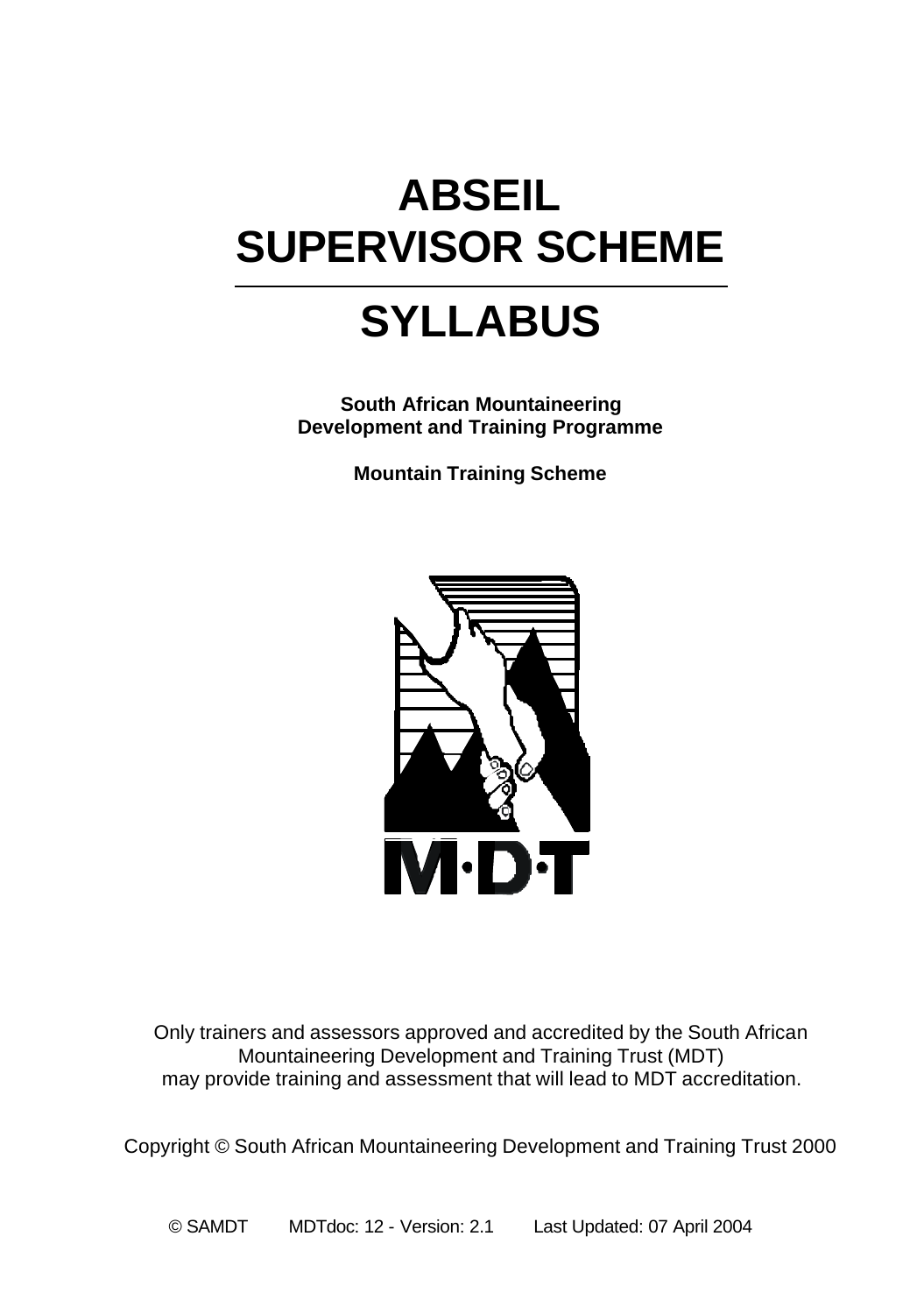### **Abseil Supervisor Scheme Level 1**

#### **Abseils not exceeding 60m**

#### **Competence Anchors**

The candidate must be able to demonstrate an ability to choose suitable anchors in a variety of situations, including the use of:

- spikes, prongs, bollards and blocks;
- threads and chockstones:
- bolts, pitons and stakes;
- man made structures:

and be able to connect the correct equipment to them.

#### **Belaying**

The candidate must be able to:

- connect the abseil rope to single and multiple anchors;
- set up a sound belay system to single and multiple anchors;
- demonstrate a variety of belay techniques, and choose the most appropriate devices for given situations;
- demonstrate an ability to manage the rope and perform lowers.

#### **Abseiling**

The candidate must be able to:

- choose and fit suitable harnesses:
- set up fixed and releasable abseils;
- demonstrate the operation of a variety of friction devices and choose the appropriate device for a given situation;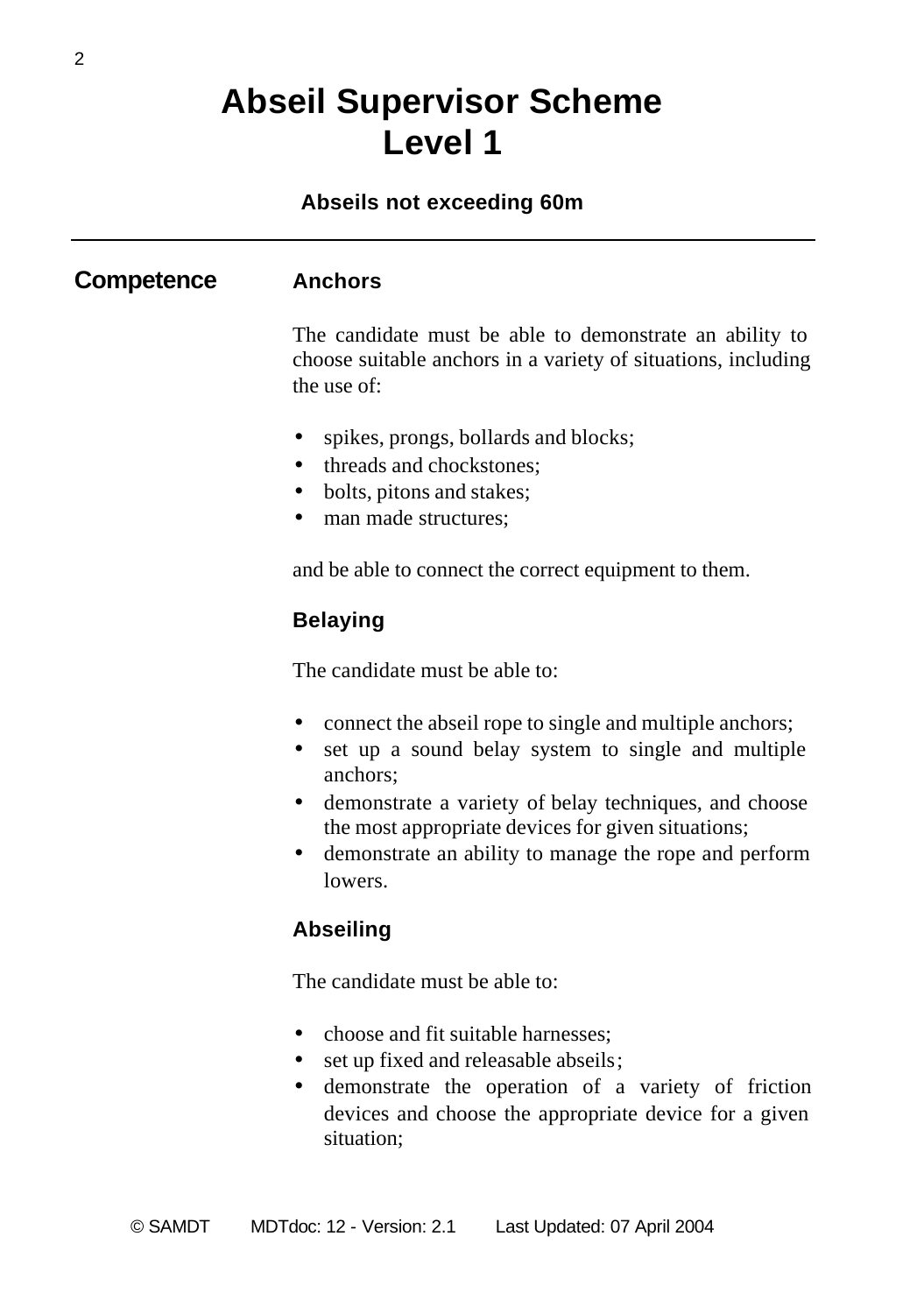• identify and solve common abseiling problems.

#### **Other Rope Techniques**

The candidate must be able to:

- ascend the rope using prussiks and mechanical ascenders.
- change of direction between descent and accent and ascent and descent modes;
- implement an assisted evacuation.

#### **Equipment Standards and Certification**

The candidate must have knowledge of the international standards that apply to the manufacture of personal protective equipment.

#### **Ropes**

The candidate must have knowledge of:

- rope types and their uses and limitations;
- rope diameters and ratings;
- recommendations relating to the use, care, storage and inspection of ropes.

### **Equipment Sets**

The candidate must have knowledge of:

- all items of equipment commonly used in abseil setups, their ratings, uses and limitations;
- recommendations relating to the use, care, storage and inspection of equipment sets.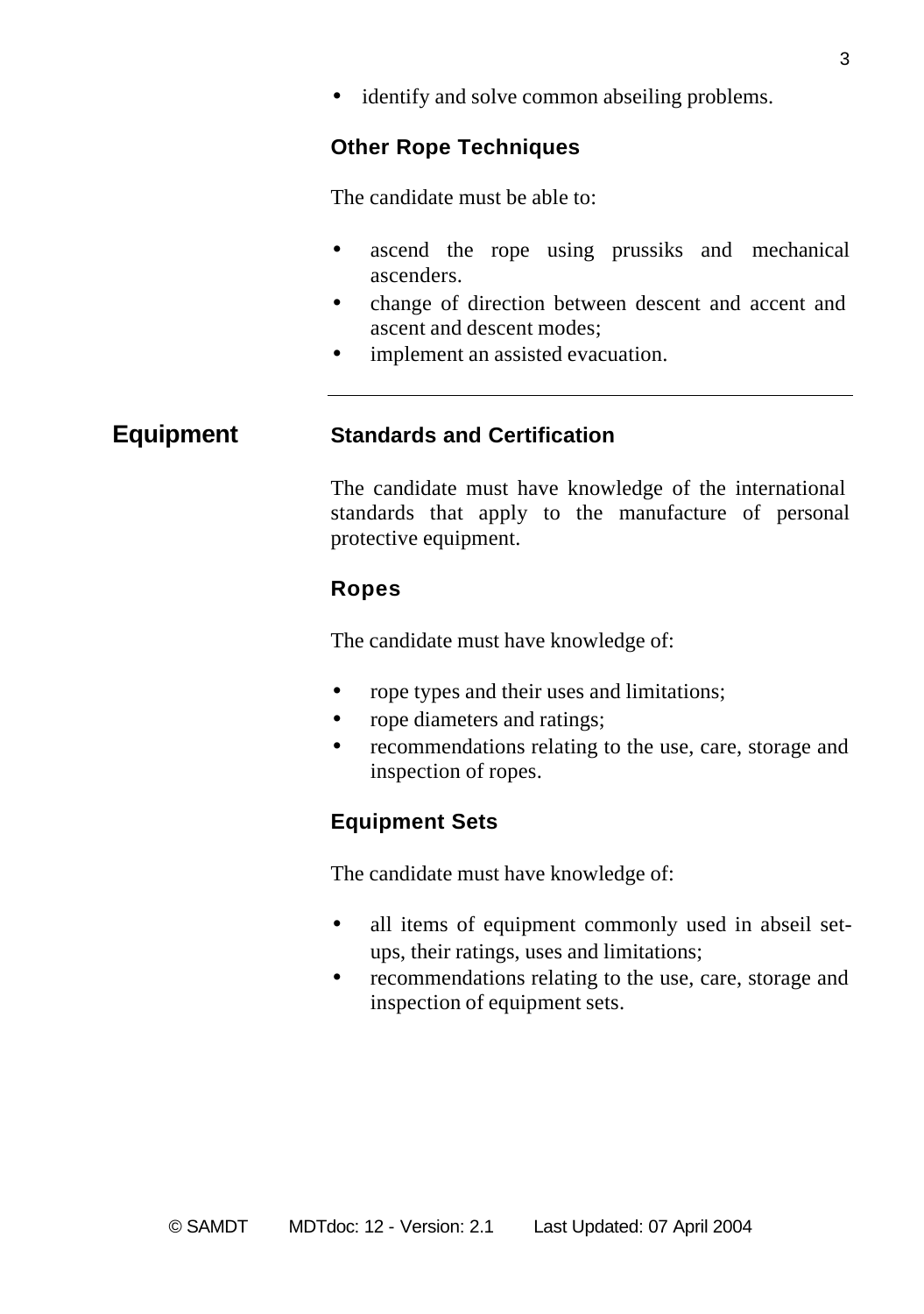| <b>Environment</b> | <b>Access</b>                                                                                                                                                                                                                                                                                                                                                                                       |
|--------------------|-----------------------------------------------------------------------------------------------------------------------------------------------------------------------------------------------------------------------------------------------------------------------------------------------------------------------------------------------------------------------------------------------------|
|                    | The candidate should:                                                                                                                                                                                                                                                                                                                                                                               |
|                    | understand and be able to use information contained in<br>$\bullet$<br>recent outdoor guide books and where appropriate carry<br>out any recommendations contained therein;<br>have an awareness and understanding of issues affecting<br>access to mountain and wilderness areas.                                                                                                                  |
|                    | Conservation                                                                                                                                                                                                                                                                                                                                                                                        |
|                    | The candidate should:                                                                                                                                                                                                                                                                                                                                                                               |
|                    | be able to demonstrate good practice in the conservation<br>$\bullet$<br>of the mountain, wilderness and abseil site environment;<br>be aware of locally important, archaeological and<br>$\bullet$<br>historical sites, tree species, plants species, animals and<br>the legislation relating to them;<br>be familiar with and observe current access and<br>$\bullet$<br>conservation guidelines. |
|                    | <b>Etiquette</b>                                                                                                                                                                                                                                                                                                                                                                                    |
|                    | The candidate should:                                                                                                                                                                                                                                                                                                                                                                               |
|                    | be able to operate in a style which minimises the risk to<br>$\bullet$<br>other outdoor users;<br>be able to operate in a style which minimises the impact<br>on the environment;<br>manage groups so as to leave the abseil site in an<br>٠<br>improved condition.                                                                                                                                 |
| <b>Management</b>  | <b>Choice of Site</b>                                                                                                                                                                                                                                                                                                                                                                               |
|                    | The candidate must be able to choose suitable abseil sites<br>giving consideration to the following:                                                                                                                                                                                                                                                                                                |

• the access arrangements;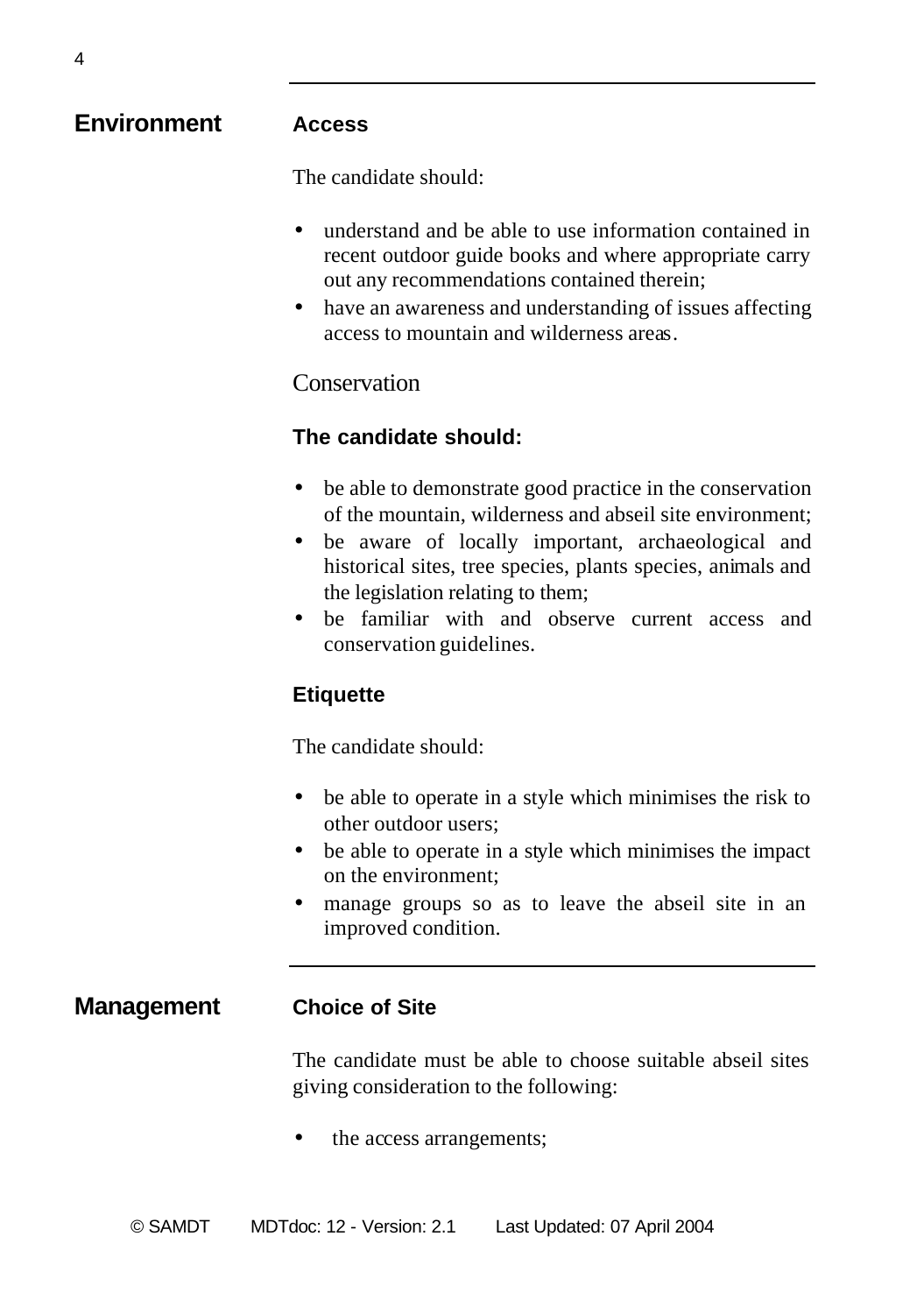- $\bullet$  the approach route(s);
- the height, holding zone, departure zone, take-of, descent and landing zone;
- the return to the top, with appropriate safeguards;
- the effect on other outdoor users:
- the impact on the environment.

#### **Group Management**

The candidate must be able to set up and manage a group abseiling in a safe and appropriate manner, and should be able to demonstrate:

- an ability to manage a group of an appropriate size in a safe manner;
- the use of appropriate equipment suitable for the group and the chosen venue;
- an ability to manage participants in the holding, departure and landing zones;
- an ability to brief participants and to instruct basic abseil skills;
- methods of safeguarding the participant(s).

### **Communication**

The candidate must be able to organise and arrange effective communication between staff members.

### **Belaying**

The candidate must be familiar with safe belaying techniques and be able to select the appropriate method for a particular venue, and be able to demonstrate:

- the correct positioning of the belay anchors and belayer;
- the use of various belay devices;
- an ability to manage the rope;
- an ability to safeguard the participant effectively.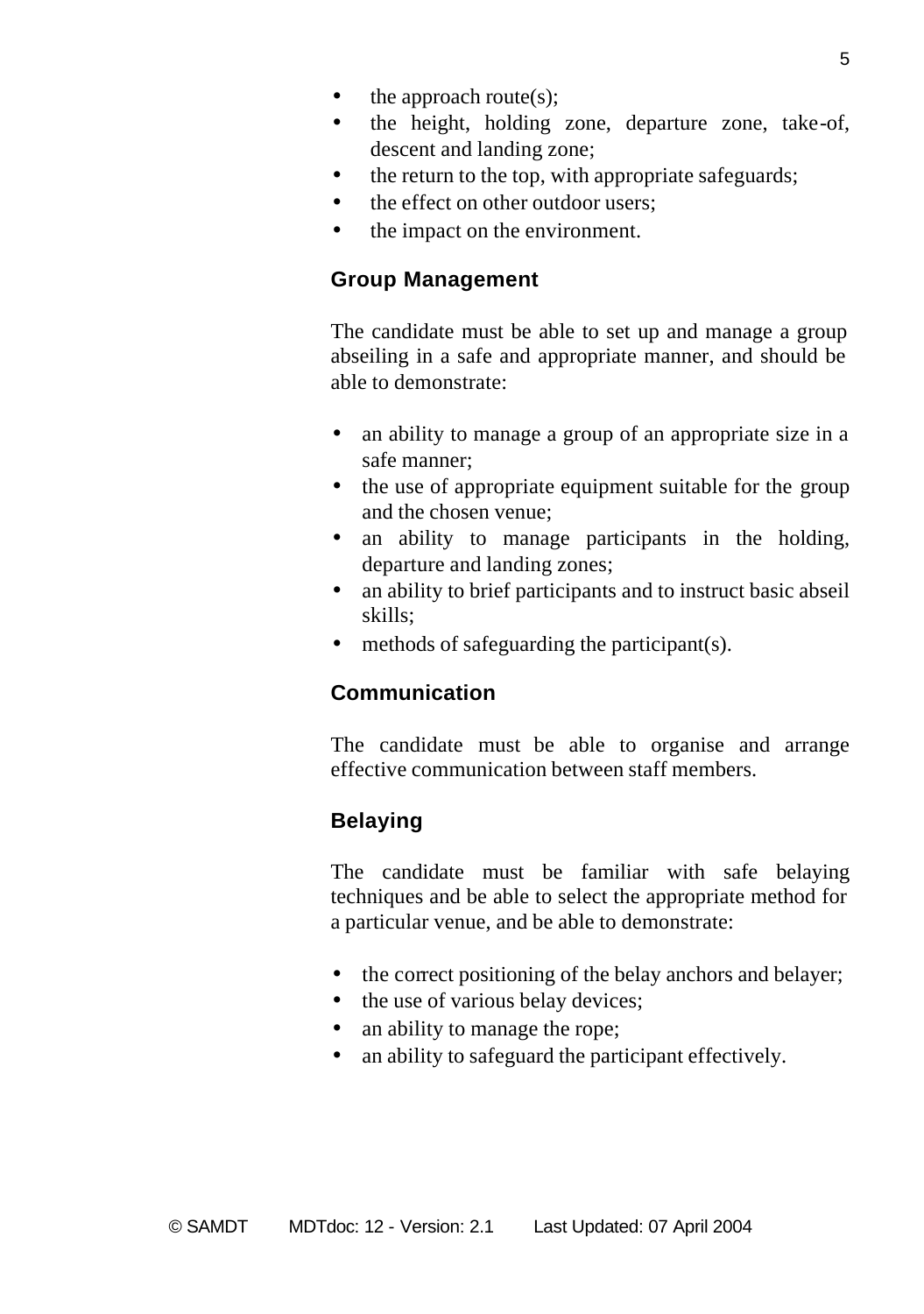#### **Emergency Procedures**

The candidate must be aware of, and be able to deal with common abseil problems including:

- tangles, jamming, and inadvertent locking;
- hair or clothing caught in the abseil device;

and be able to deal with:

- a medical emergency;
- an accident.

#### **First Aid**

The candidate must be able to carry out first air procedures and implement appropriate action.

#### **General Environmental Hazards**

The candidate must understand the dangers from:

- descent and ascent routes:
- loose rock;
- the handling of equipment;
- weather:
- other mountain and wilderness users.

#### **Clothing and footwear**

The candidate is expected to have a basic knowledge of the principles that govern the choice of clothing and footwear for a mountain or wilderness environment and to wear clothing and footwear that is appropriate to the weather conditions and venue.

#### **The MDT**

The candidate must have knowledge of the South African Mountaineering Development and Training Programme and the Mountain Training Scheme.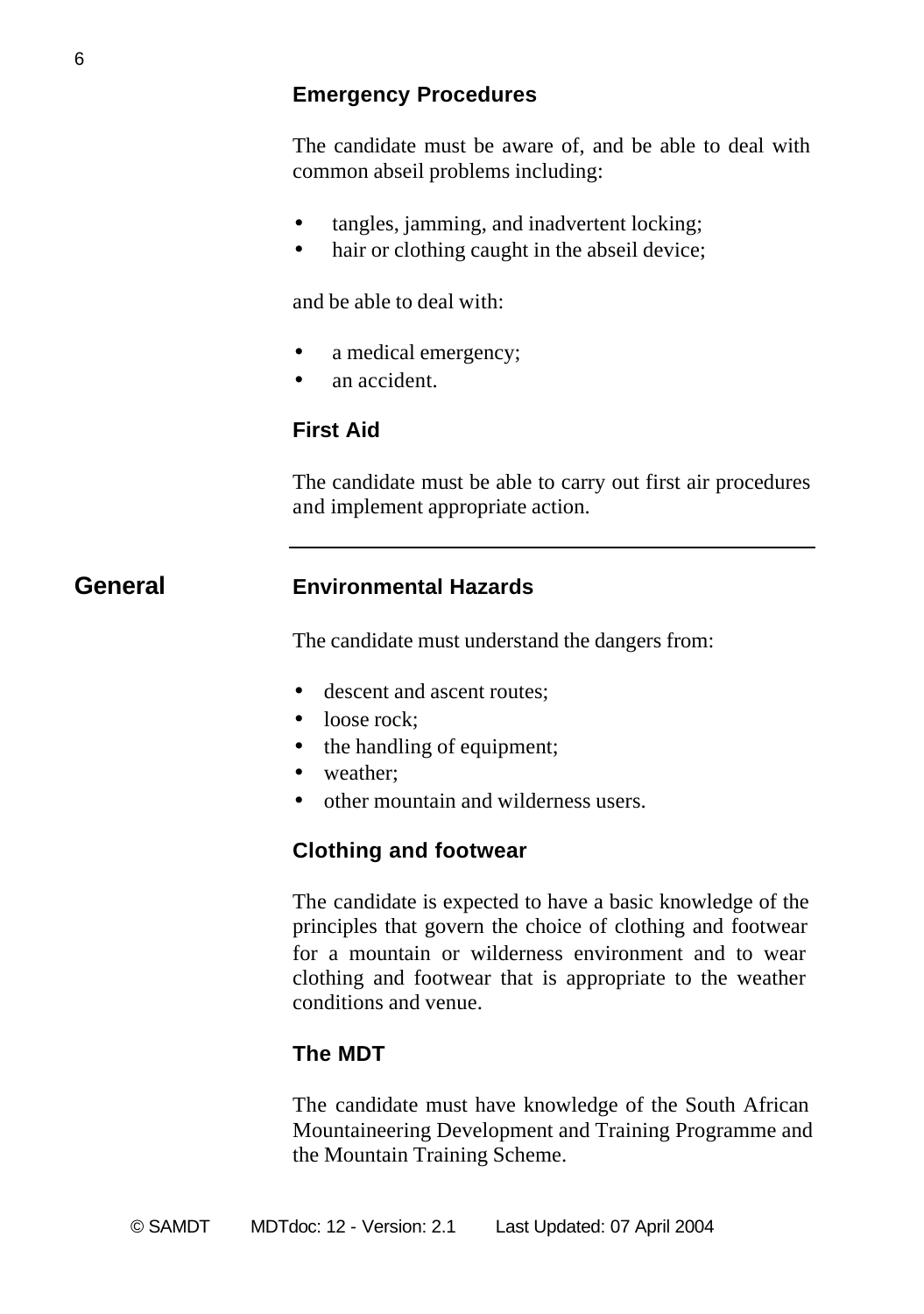**Limitations** The candidate must be aware of limits imposed by the scheme with respect to:

- maximum length of operation;
- environments outside the scope of the award.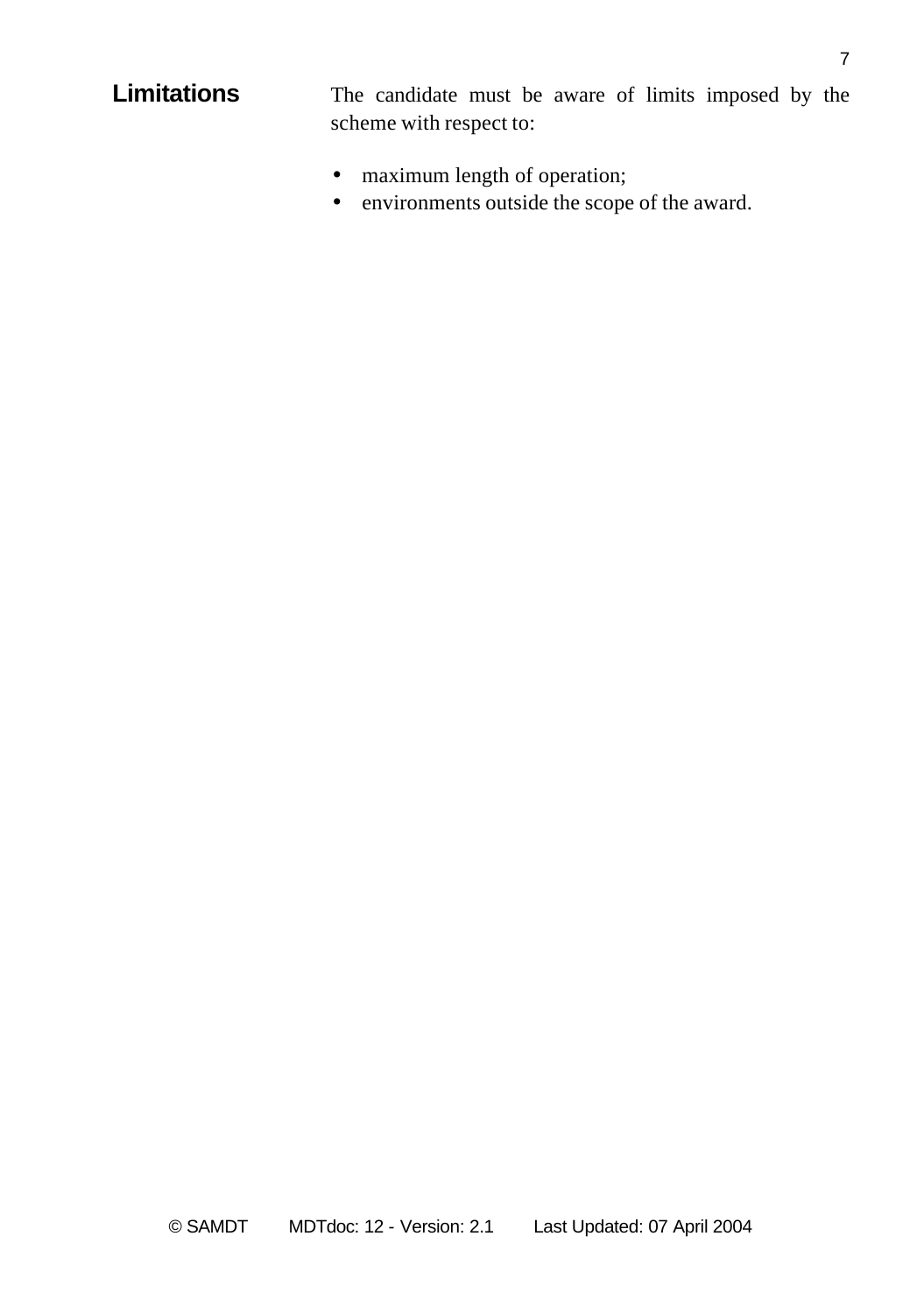## **Abseil Supervisor Scheme Level 2**

#### **Abseils exceeding 60m but not exceeding 150m**

## **Special** The candidate must show an understanding of the technical problems associated with long abseils. **Equipment** The candidate must be able to: • select and use appropriate equipment; • demonstrate knowledge equipment and its limitations. **Operation and Management** The candidate must be able to set-up and manage long abseils giving particular attention to personal safety, setup(s), belaying, communication and the safe management of participants. **The Participant** The candidate must understand those factors governing participant appropriateness. **Emergencies** The candidate must be able to demonstrate: • an assisted evacuation: an assisted and unassisted hoist. **Limitations** The candidate must be aware of the limits imposed by the scheme with respect to: • the maximum length of operation; • environments outside the scope of the award.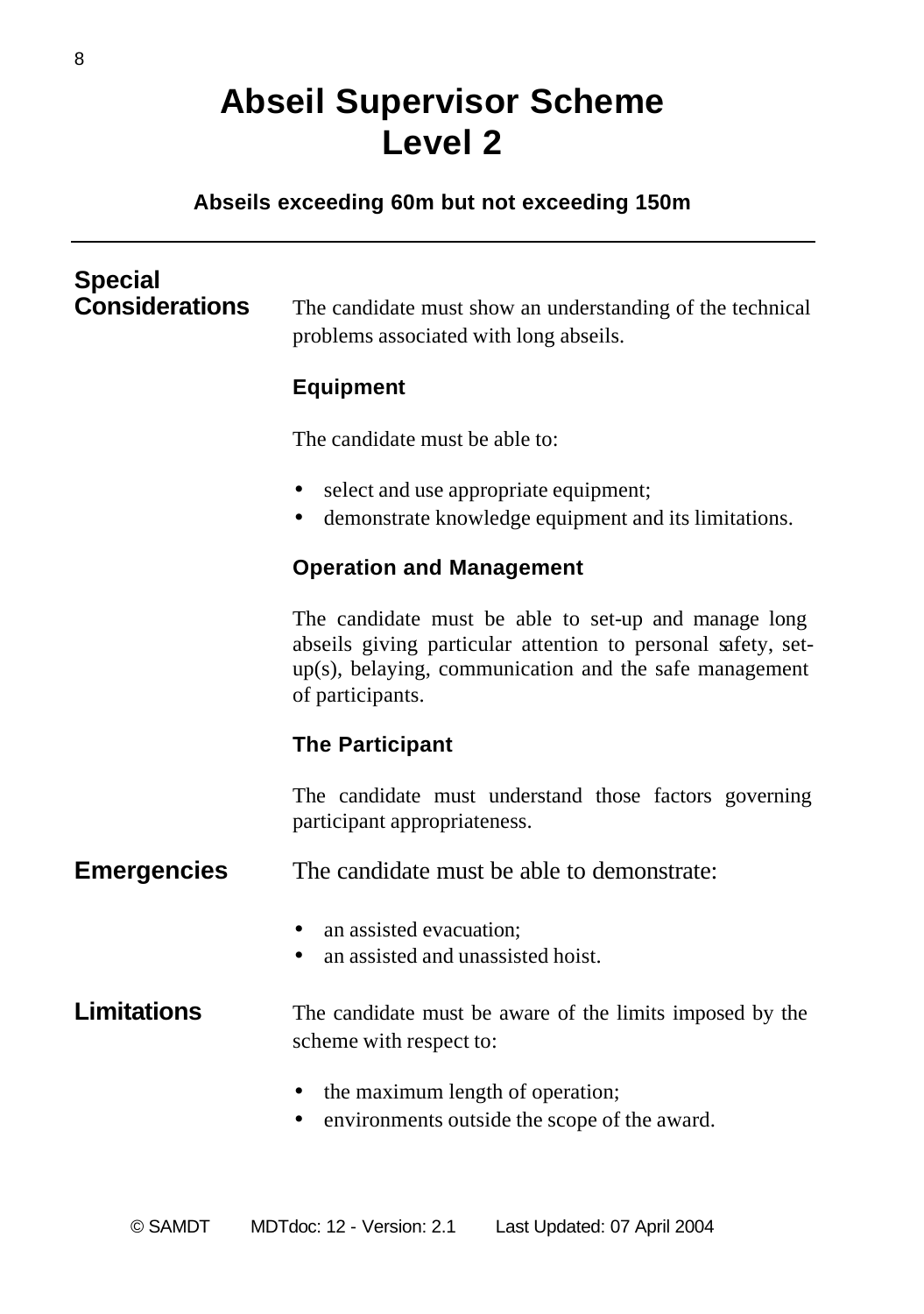### **Abseil Supervisor Scheme Acknowledgements**

- 1. **South African Mountaineering Development and Training Programme** Technical Committee.
- 2. **Mountain Club of South Africa. National Training Sub-committee (1994)** *Mountain Leadership Training Scheme*. *Proposed Policy and Guidelines a Consultative Document.*
- 3. **Union Internationale des Associations d'Alpinisme** Working Group Training Standards *Model Training Standards for voluntary Leaders and Instructors.*
- 4. **Mountain Leader Training Board (UK)** *Single Pitch Supervisors Award Prospectus and Syllabus.*
- 5. **United Kingdom Mountain Training Board (1995)** *National Guidelines*.
- *6.* **New Zealand Mountain Safety Council** *Abseiling Handbook*